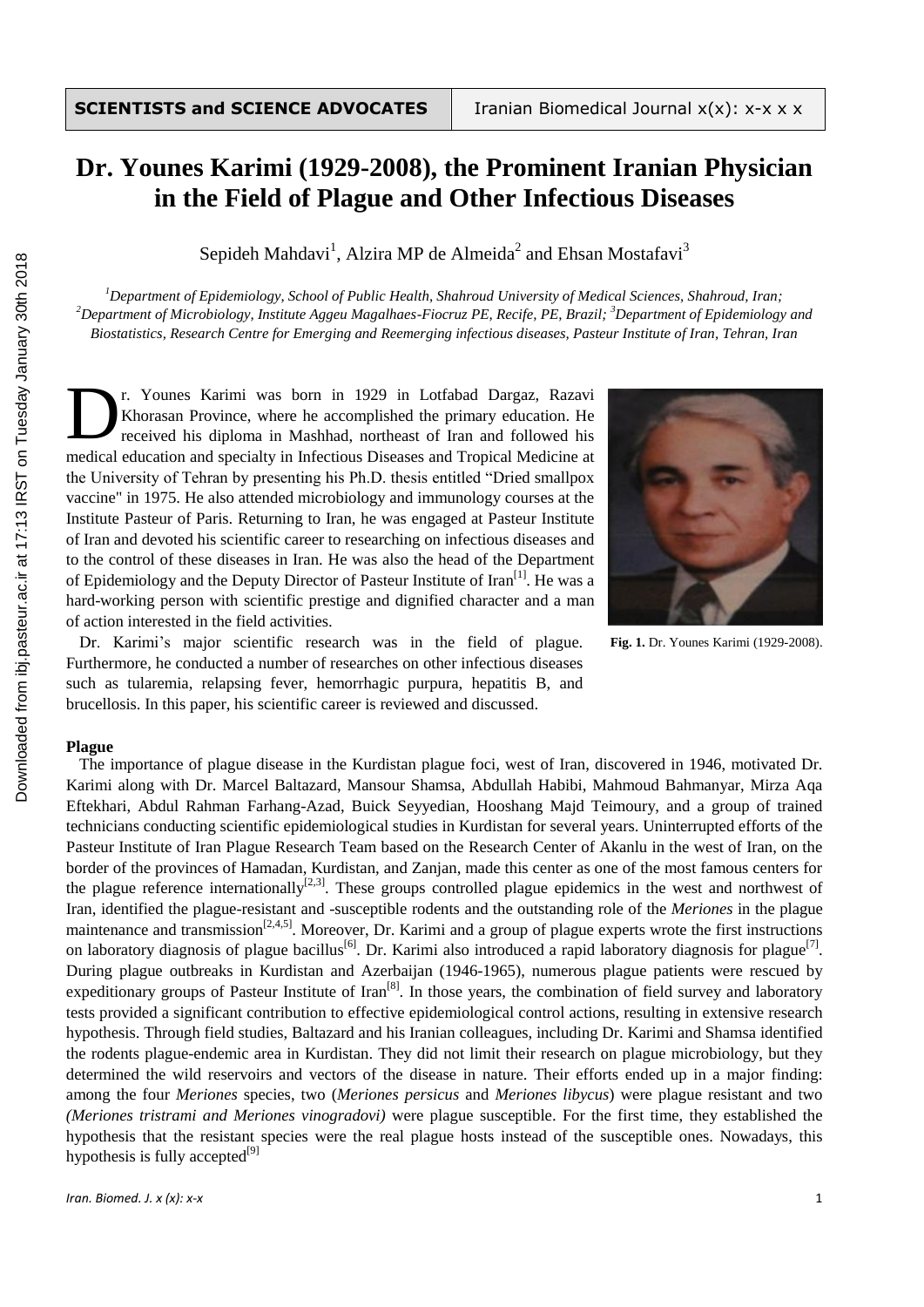

**Fig. 2.** Dr. Younes Karimi speaking at the international workshop of the World Health Organization on plague, 1970, the Research Centre for Emerging and Reemerging infectious Diseases (Plague Centre of the Pasteur Institute of Iran), Akanlu Kabudar Ahang, Hamadan.

In addition, for the first time, Dr. Karimi reported the presence of *tripectinata spinellosa* flea on *Meriones persicus*  specimens. This flea species is the only kind in Asia and for the first time, it was reported from Letian Dam at 25 km of the northeast of Tehran<sup>[10]</sup>.

Dr. Karimi devoted his life to research on the plague in different parts of Iran, including Kurdistan and Azerbaijan Provinces<sup>[1,11]</sup>. His seminal finding was the survival of the plague bacilli in soil of dead rodent burrows. This finding was introduced as "burrowing plague" to the world scientific community, which could explain the survival of plague in nature. He observed that the plague bacteria could survive in soil for several years  $[12,13]$  and assumed this was the reason of the persistence of plague bacteria in the soil<sup>[14]</sup>. Furthermore, with Drs. Baltazard and Henri H. Mollaret, plague reemergence among rodents after three to five years of incubation period in soil, was experimentally demonstrated $^{[15, 16]}$ .

Dr. Karimi detected the susceptibly of some *Escherichia coli* strains to the plague bacteriophage and described a proper method for rapid plague diagnostic<sup>[17]</sup>. Moreover, he remarked that the foxes feeding on alive or dead infected rats produce *Y. pestis* antibodies and assumed that testing the sera of foxes for the presence of plague antibodies would serve to uncover wild plague circulation in nature<sup>[18]</sup>.

In 1978, a new focus of plague was reported by Dr. Karimi and his colleagues in Sarab area in East Azerbaijan Province in northwestern Iran<sup>[19]</sup>. The success of Pasteur Institute of Iran on plague research and control drew the WHO attention and led to the cooperation of Iranian experts in international activities on plague. Dr. Karimi conducted his research in different countries such as Brazil<sup>[20-25]</sup>, Burma<sup>[26,27]</sup>, and Congo<sup>[22]</sup> and brought his experiences to these countries.

In Brazil, as a prominent plague expert working for the WHO, he conducted three successful missions (March to November 1967, April 1969 to March 1970, and from May to July 1971). During these missions, under the aegis of Baltazard and with the Brazilian staff, a broad research program was developed in the Chapada do Araripe plague focus located in the state of Pernambuco, northeast of Brazil<sup>[28]</sup>. Their studies allowed to determine the rodent species involved in plague epizootiology<sup>[26]</sup>, susceptibility to *Y. pestis* of several rodent species<sup>[21]</sup>, and the vector ability of the rodent fleas (*Polygenis bolshi jordani* and *P. tripus*), resistance of the "rat" flea (*Xenopsylla cheopis*), and the "human flea" (*Pulex irritans*) to organochlorine insecticides<sup>[20]</sup>, the isolation and characterization of a number of *Y. pestis* strains<sup>[24]</sup>, as well as development of a new methodology for rapid plague diagnostic. These findings contributed to structuring a novel national plague surveillance program $^{[28]}$ .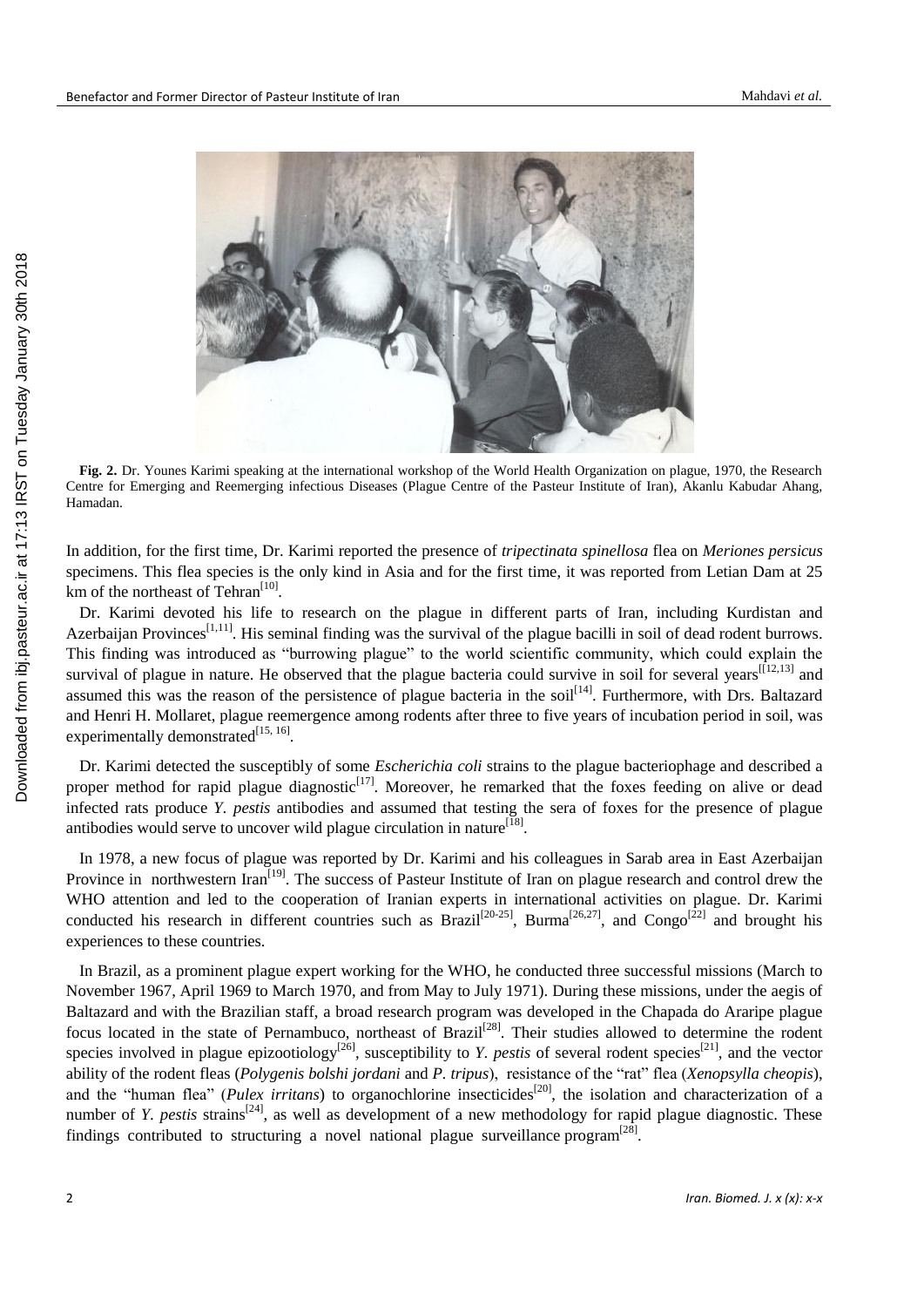

**Fig. 3.** From the right to left: Dr. Mahmoud Bahmanyar and Dr. Younes Karimi at an international meeting on plague at the Pasteur Institute of Iran, 1970.

In addition, studies on the biology and parasites of the rodents and other small mammals were carried out<sup>[29,30]</sup>, and a new marsupial was named *Marmosa karimi* in honor of Dr. Karimi<sup>[31]</sup>. Dr. Karimi was a prominent and famous physician among plague specialists worldwide owing to his expanded research on plague. He was a source of pride for Iranian scientists and for the Pasteur Institute of Iran.

### **Study on other infectious diseases**

**Tularemia:** In 1981, Dr. Karimi identified and reported the first human case of tularemia in Marivan, Kurdistan Province<sup>[32]</sup>.

**Relapsing fever:** In 1976, Dr. Karimi discovered and described a new species of *Borrelia* in Ardebil, northwest of Iran, and named it *Borrelia baltazardi* in honor of his beloved director, Dr. Baltazard<sup>[33]</sup>. He developed a new protocol for relapsing fever control in 1980<sup>[34]</sup> in which the *Borrelia* spp. was eliminated from the ticks feeding on the blood of domestic animals receiving tetracycline<sup>[35]</sup>.

**Rabies:** Another remarkable contribution was discovering wild rabies foci, and for the first time he reported the role of foxes in rabies epidemiology in Iran. Through serum samples testing, rabies antibodies were detected in 13.5% of 193 foxes<sup>[36]</sup>. The brilliant results of the Pasteur Institute of Iran staff using the combined administration of antiserum and vaccine post exposure the bites of rabid animals led the WHO to recommend the antiserum and vaccine combination to treat and cure the patients. During 13 years, the use of this rabies complex treatment resulted in decreasing the mortality rate from 12% to  $1.5\%^{[37]}$ .

**Hemorrhagic purpura:** As results of his investigations in East Azerbaijan Province on a kind of bleeding disorder characterized by a reduction of blood platelets and seasonal activity, he introduced the possible role of a tick-borne virus named Hemorrhagic purpura<sup>[32]</sup>.

**Brucellosis:** Dr. Karimi and his colleagues conducted a study on 150 patients of Malta fever disease and developed several protocols to treat the patients<sup>[38]</sup>.

**Hepatitis B:** He conducted investigations on Hepatitis B (Australian antigen), but the results have not been published.

Some of his other scientific papers were published in different Iranian journals such as Daneshmand<sup>[39]</sup> and Sokhane Pezeshki<sup>[40]</sup>.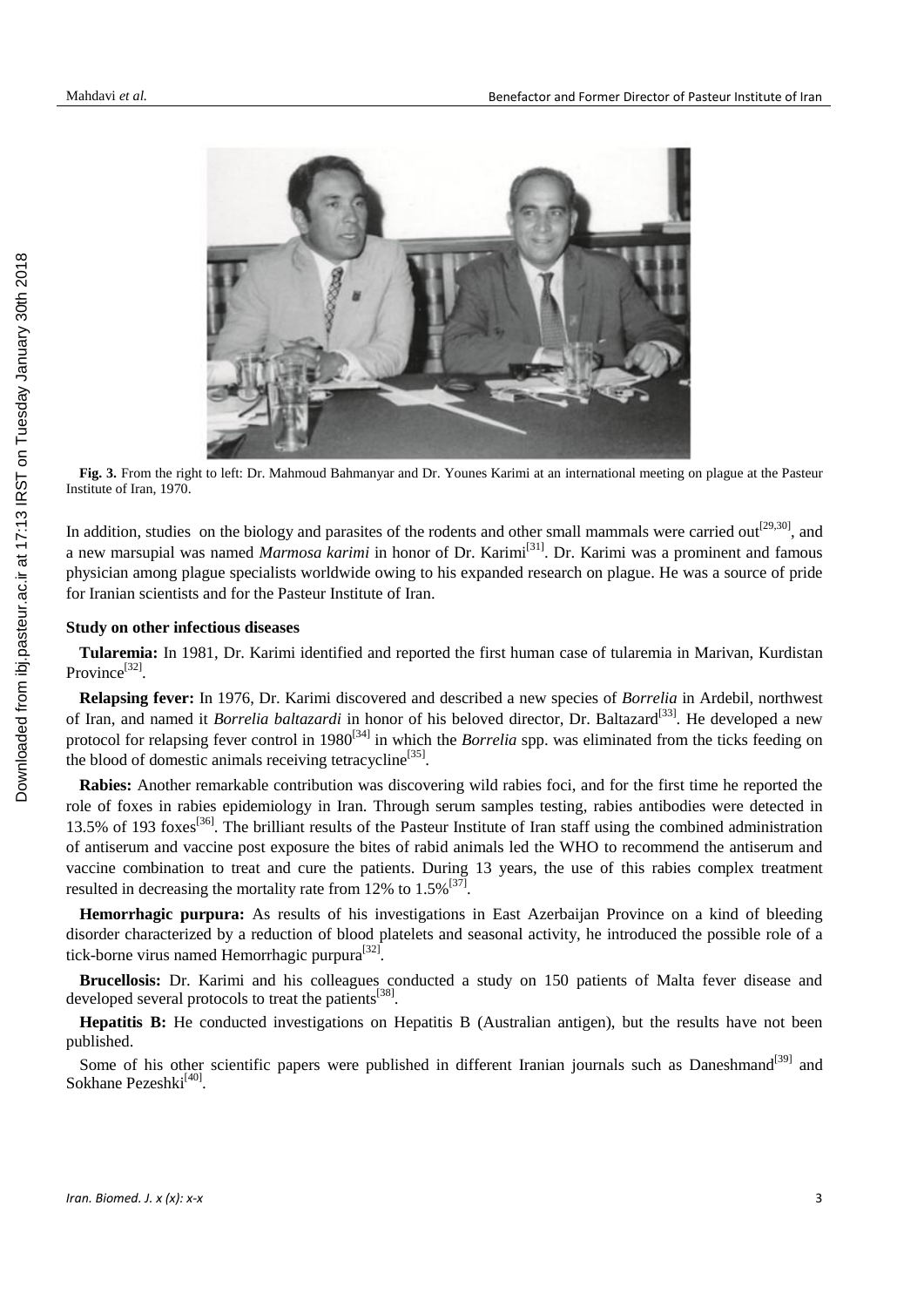

**Fig. 4.** From right to left: Mr. Nabavi, Dr. Younes Karimi, Dr. Marcel Baltazard, Ali Ghahramani, Dr. Kellen's wife, Mohammad Hanifi, Feizollah Salarkia, Hamid Salarkia, Salman Mesbah, Mousa Hakimi, and Dr. Kellen; the Research Centre for Emerging and Reemerging infectious Diseases (Plague Centre of the Pasteur Institute of Iran), Akanlu, Kabudar Ahang, Hamadan, 1957.

#### **Books**

Downloaded from ibj.pasteur.ac.ir at 17:13 IRST on Tuesday January 30th 2018 [Downloaded from ibj.pasteur.ac.ir at 17:13 IRST on Tuesday January 30th 2018](http://ibj.pasteur.ac.ir/article-1-2317-en.html)

In addition to a number of international papers in the field of plague, Dr. Karimi published several books. In the book entitled "Plague and Its Epidemiology", published by the Pasteur Institute of Iran in 1977, he presented the history of plague disease in Iran and in the world. Furthermore, the plague microbiology, geographical distribution, diagnosis, and epidemiology are described. This book contains valuable information on the rodent species maintaining *Y*. *pestis* in nature and transmitting the infection to humans in  $\text{tran}^{[2]}$ .

Dr. Karimi and colleagues wrote the book "An Illustrated Key for Flea of Iran" in 1980. In this book, an overview of different flea and host species as well as their geographical distribution in Iran is presented<sup>[41]</sup>. The book "Relapsing Fever and Its Epidemiology", published in 1982, describes the disease, clinical symptoms, and its epidemiology in Iran and the world. Furthermore, various *Borrelia* species are described<sup>[42]</sup>.

In 1984, Dr. Karimi and his colleagues also wrote the book "Toxoplasmosis, Tularemia, and Listeriosis". In this book, exhaustive recordings concerning various aspects of microbiology, epidemiology, and diagnosis of toxoplasmosis, tularemia, and listeriosis are presented<sup>[43]</sup>.

Eventually, Dr. Karimi's last book entitled "The Role of the Fox and Its Prey (in relation to medical issues)" was published in 1986. Considering the important role of foxes as the source of rabies virus and their role in the transmission of plague in Iran, this book provided comprehensive information about this animal's physical traits, lifestyle, and the way of hunting $^{[44]}$ .



**Fig. 5.** Cover of Dr. Younes Karimi's books.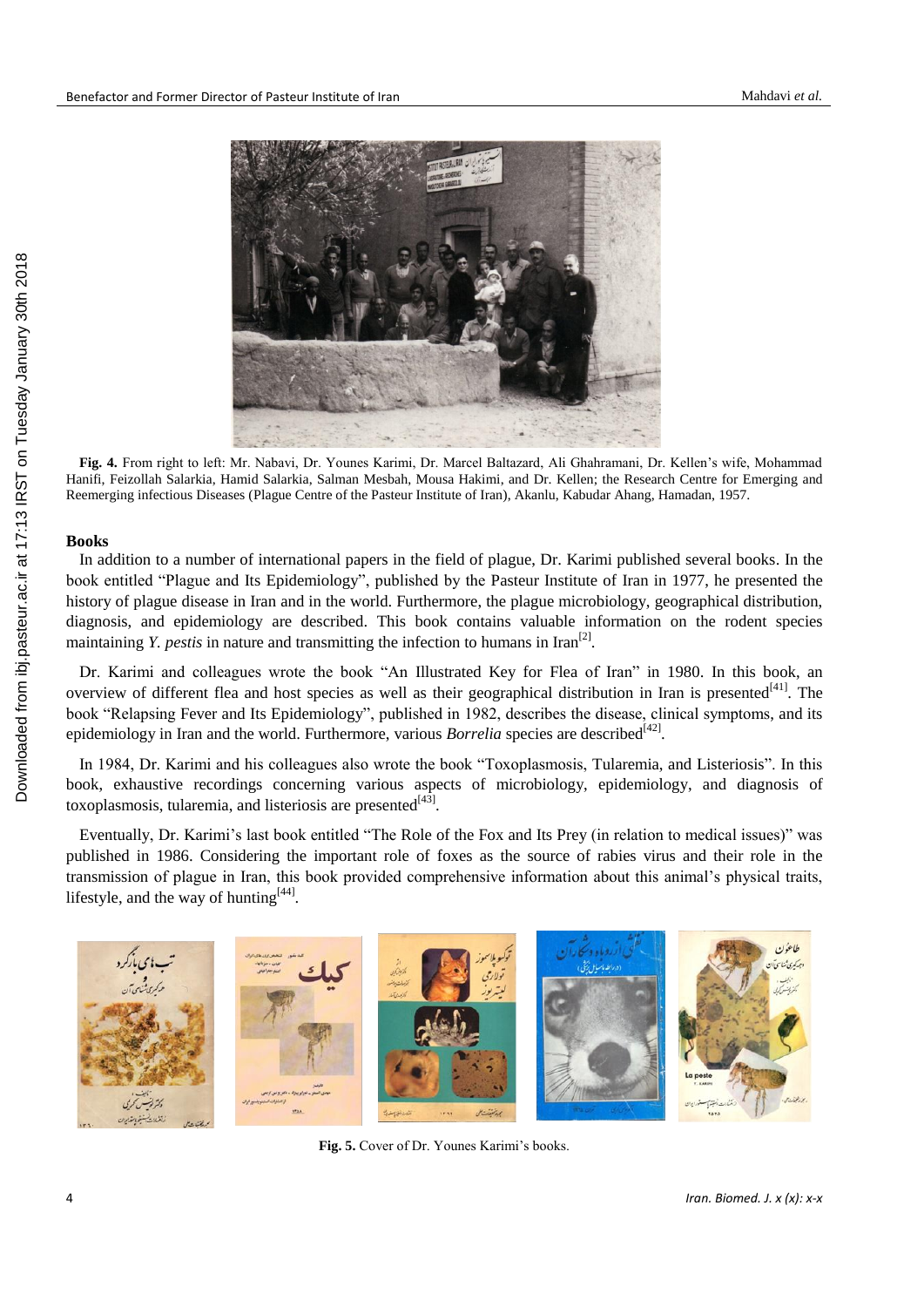

**Fig. 6.** The monument of Dr. Younes Karimi at Akanlu Plague Research Center of the Pasteur Institute of Iran, Akanlu, Kabudar Ahang, Hamadan.

Dr. Karimi passed away in 2008 at the age of 79. In order to thank his services, a commemoration was held at Pasteur Institute of Iran<sup>[45]</sup>.



In 2013, in order to thank his services in the Akanlu Plague Research Center, in the Research Centre for Emerging and Reemerging Diseases, a renovated building was named after him and in 2016, a square in the entrance of Akanlu was also named after him.

### **REFERENCES**

- 1. Ghodssi M. The History of the Fifty Years of the Services of the Pasteur Institute of Iran. first ed. Tehran: Pasteur Institut of Iran; 1971: 15.
- 2. Karimi Y. The plague and its epidemiology [in Persian]. Tehran: Inistitut Pasteur Iran; 1977: 166.
- 3. Baltazard M, Bahmanyar M, Mostachfi P, Eftekhari M, Mofidi CH. [Research on plague in Iran]. *Bull World Health Organ* 1960; **23**(2-3): 141-155 [Article in French].
- 4. Baltazard M, Bahmanyar M. [Research on plague in India]. *Bull World Health Organ* 1960; **23**: 169-215 (Translated to French).
- 5. Baltazard M, Bahmanyar M, Mofidi C, Seydian B. [Kurdistan plague focus]. *Bull World Health Organ* 1952; **5**(4): 441-472 (Translated to French).
- 6. Baltazard M, Davis DHS, Devignat R, Girard G, Gohar MA, Kartman L, Meyer KF, Parker MT, Pollitzer R, Prince FM, Quan SF, Wagle P. Recommended laboratory methods for the diagnosis of plague. *Bull World Health Organ*  1956; **14**(3): 457-509.
- 7. Karimi Y. [Rapid laboratory diagnosis of plague]. *Bull Soc Pathol Exot Filiales* 1978; **71**(1): 45-48 (Translated to French).
- 8. Mostafavi E., Keypour M. History of plague research center of Pasteur Institute of Iran (1952-2016). *Research on History of Medicine* 2017; **6**(3): 139-158.
- 9. Karimi Y. La Technique D'étude Par Moulage Des Terriers De Meriones Au Kurdistan Iranien. *Mammalia* 2009; **33**(3): 495-498 .
- 10. Piazak N, Asmar M, Karimi Y. First report on the occurrence of stenoponia tripectinata spinellosa Jordan 1958 (Siphonaptera: Stenoponiinae) in Iran. *JESI* 1984; **7**(1): 3-10.
- 11. Karimi Y. The role of the fox and hunting (in connection with medical issues) [in Persian]. Tehran: Inistitut Pasteur Iran; 1985.
- 12. Baltazar M, Karimi Y, Eftekhari M, Chamsa M, Mollaret HH. [The interepizootic preservation of plague in an inveterate focus. working hypotheses]. *Bull Soc Pathol Exot Filiales* 1963; **56**: 1230-1245 [Article in French].
- 13. Karimi Y. [Natural preservation of plague in soil]. *Bull Soc Pathol Exot Filiales* 1963; **56**: 1183-1186 (Translated to French).
- 14. Mollaret HH, Karimi Y, Eftekhari M, Baltazard M. [Burrowing plague]. *Bull Soc Pathol Exot Filiales*; 1963 **56**: 1186- 1193 [Article in French].
- 15. Baltazard M, Karimi Y. [Systematic study of a mesofocus of wild plague in Iranian Kurdistan. IV. The start of a new epizootic period]. *Bull Soc Pathol Exot Filiales* 1963; **56**: 1161-1168 [Article in French].